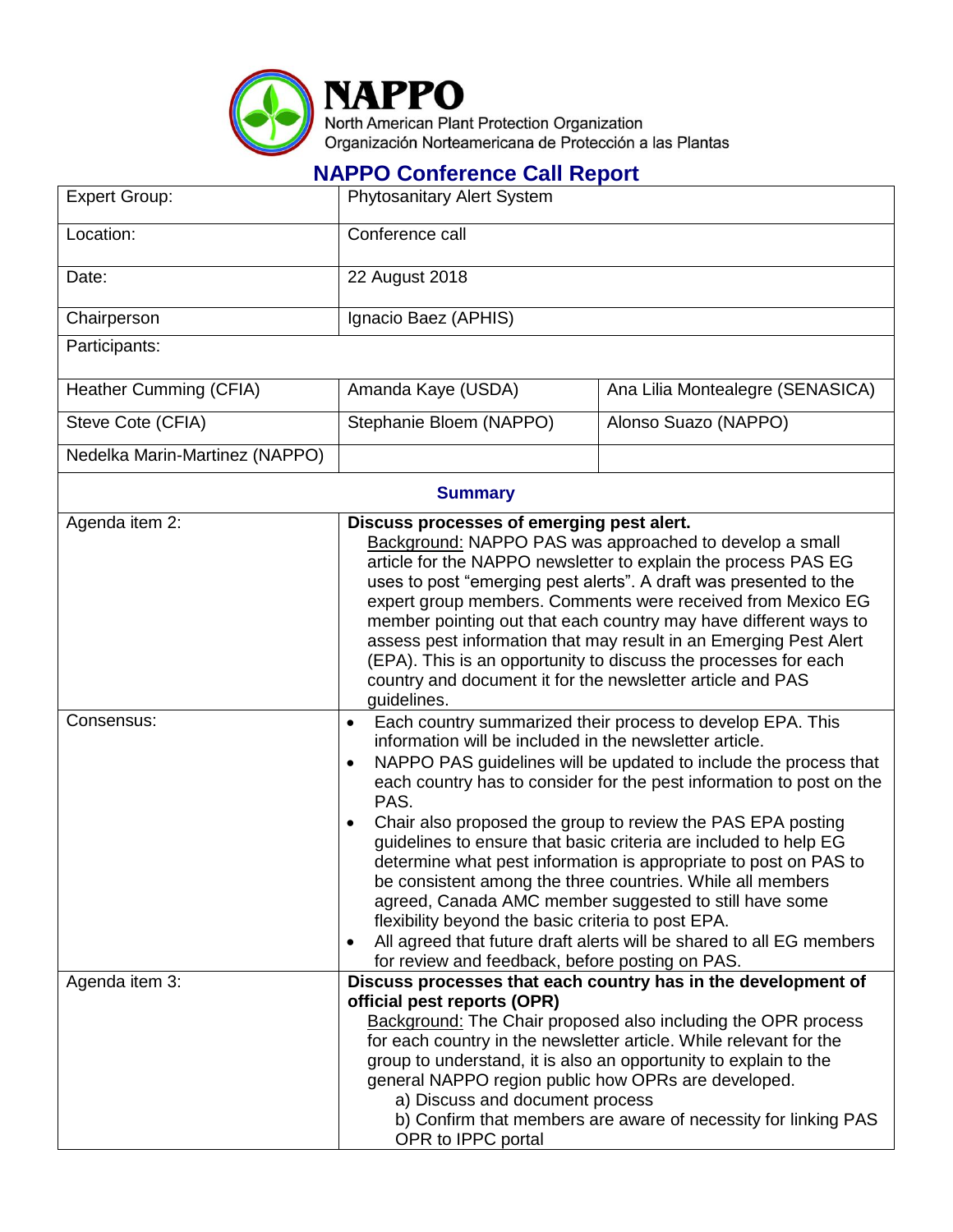|                              |                                                                                                                                                                                                                                                                                                                                                                                                                                                                                                                                                                                                                                                                                                                                                                                                                                                                                                                                                                                                                                                                                                                                                                                                                                                                                                                                                                                                                                                                     | c) Confirm the current points of contact for OPRs and EPA if<br>different from EG contact.                                                                                                                                                                                                                                                                             |                                                                |
|------------------------------|---------------------------------------------------------------------------------------------------------------------------------------------------------------------------------------------------------------------------------------------------------------------------------------------------------------------------------------------------------------------------------------------------------------------------------------------------------------------------------------------------------------------------------------------------------------------------------------------------------------------------------------------------------------------------------------------------------------------------------------------------------------------------------------------------------------------------------------------------------------------------------------------------------------------------------------------------------------------------------------------------------------------------------------------------------------------------------------------------------------------------------------------------------------------------------------------------------------------------------------------------------------------------------------------------------------------------------------------------------------------------------------------------------------------------------------------------------------------|------------------------------------------------------------------------------------------------------------------------------------------------------------------------------------------------------------------------------------------------------------------------------------------------------------------------------------------------------------------------|----------------------------------------------------------------|
| Consensus:                   | • Each country summarized their process to develop OPR.<br>• All agree to include the OPR process per country in the Newsletter<br>article.<br>• Process details of the OPR development for each country will be<br>included in the NAPPO PAS guidelines.<br>• All members confirmed they are linking the OPR in PAS to the IPPC<br>portal.<br>• Points of contact are:                                                                                                                                                                                                                                                                                                                                                                                                                                                                                                                                                                                                                                                                                                                                                                                                                                                                                                                                                                                                                                                                                             |                                                                                                                                                                                                                                                                                                                                                                        |                                                                |
|                              |                                                                                                                                                                                                                                                                                                                                                                                                                                                                                                                                                                                                                                                                                                                                                                                                                                                                                                                                                                                                                                                                                                                                                                                                                                                                                                                                                                                                                                                                     | <b>OPR Point of Contact</b>                                                                                                                                                                                                                                                                                                                                            | Linking in IPPC portal                                         |
|                              | Canada                                                                                                                                                                                                                                                                                                                                                                                                                                                                                                                                                                                                                                                                                                                                                                                                                                                                                                                                                                                                                                                                                                                                                                                                                                                                                                                                                                                                                                                              | Rajesh Ramarathnam,<br><b>Heather Cumming</b><br>(CFIA/ACIA)                                                                                                                                                                                                                                                                                                           | Rajesh Ramarathnam                                             |
|                              | <b>U.S.A.</b>                                                                                                                                                                                                                                                                                                                                                                                                                                                                                                                                                                                                                                                                                                                                                                                                                                                                                                                                                                                                                                                                                                                                                                                                                                                                                                                                                                                                                                                       | Ignacio Baez, Amanda Kaye<br>(USDA APHIS PPQ)                                                                                                                                                                                                                                                                                                                          | Ignacio Baez, Amanda Kaye                                      |
|                              | Mexico                                                                                                                                                                                                                                                                                                                                                                                                                                                                                                                                                                                                                                                                                                                                                                                                                                                                                                                                                                                                                                                                                                                                                                                                                                                                                                                                                                                                                                                              | Ana Lilia Montealegre                                                                                                                                                                                                                                                                                                                                                  | Ana Lilia Montealegre                                          |
| Agenda item 4:<br>Consensus: | (SAGARPA SENASICA)<br>Discuss process to communicate to NAPPO country member(s)<br>special cases of pest information<br>Background:<br>a) Scenario 1: New pest reports specific to NAPPO country<br>member. U.S. EG members have found information in the<br>literature of new pest reports in a NAPPO country. What has<br>been the experience with the other EG members? How should<br>this information be shared?<br>b) Scenario 2: New pest information of potential interest to a<br>NAPPO country member. When evaluating pest information,<br>there are times U.S. EG members come across information that<br>may be relevant to one NAPPO country but not necessarily<br>relevant to the region or appropriate for PAS. The pest is not<br>known to be in the NAPPO region. For example, a new pest<br>reported on banana may be relevant for Mexico, but not the other<br>NAPPO countries. Are EG members interested in sharing this<br>type of information? How should this information be shared?<br>It is important to make clear, that ISPM 8 provides guidance to<br>describe the contents of a pest record and the guidance for<br>evaluating the reliability of a pest record to determine the status<br>of a pest in an area but independent of the these two scenarios,<br>this does not exclude the sovereignty or prerogative of an NPPO<br>to do or not an official pest record as a result of this type of<br>information.<br>For Scenario 1: |                                                                                                                                                                                                                                                                                                                                                                        |                                                                |
|                              | ٠<br>$\bullet$<br>For Scenario 2:                                                                                                                                                                                                                                                                                                                                                                                                                                                                                                                                                                                                                                                                                                                                                                                                                                                                                                                                                                                                                                                                                                                                                                                                                                                                                                                                                                                                                                   | Canada and Mexico also find this type of information.<br>Countries agreed that information should be sent to the<br>appropriate points of contact.<br>Process to share this type of information will be included in the<br>NAPPO PAS guidelines.<br>Countries agree to share this type of information.<br>Process to share information based on both scenarios will be | NAPPO Secretariat, and the Secretariat can then forward to the |